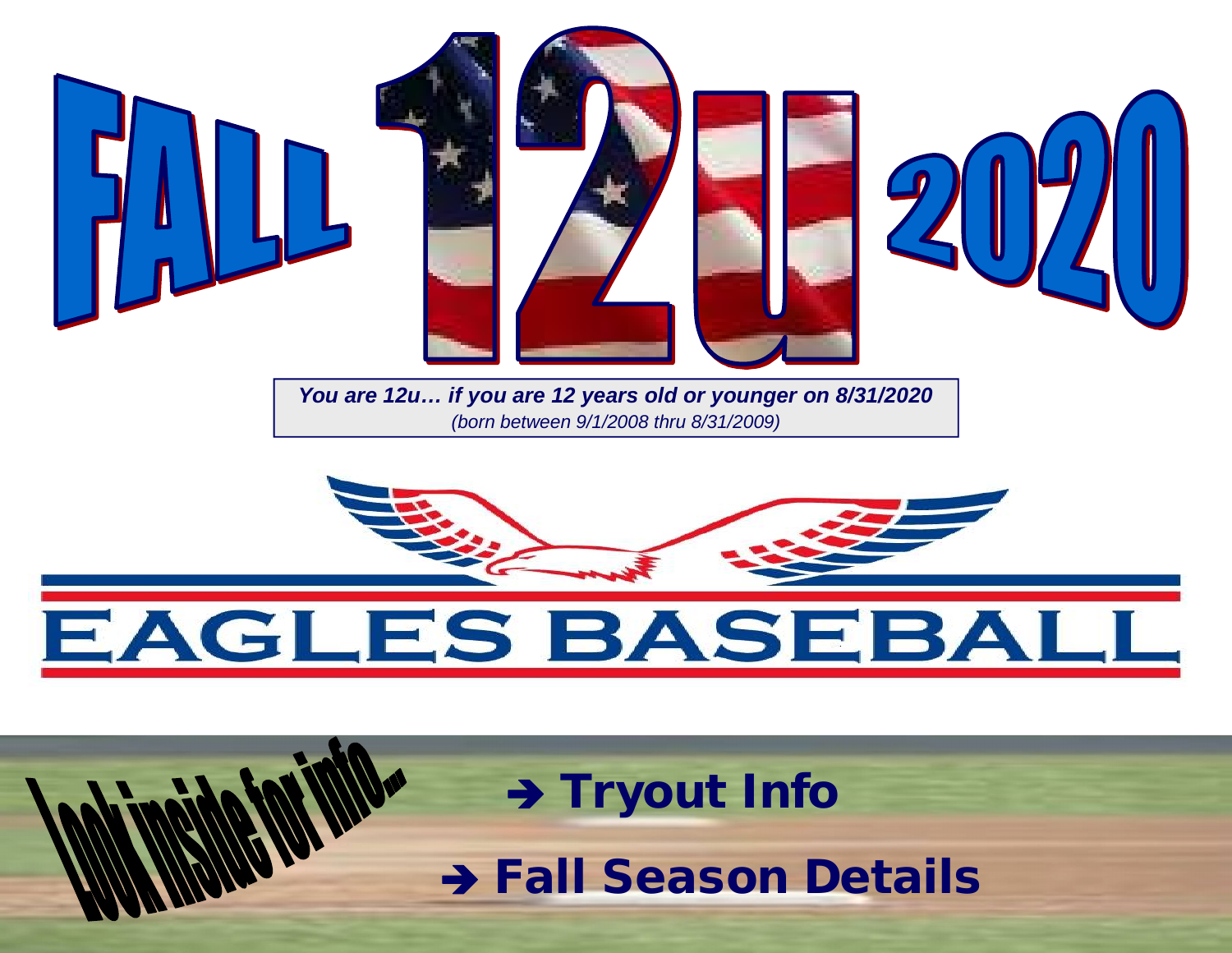

# *Eagles Baseball… Fall 2020*



## REGULAR SEASON LEAGUE PLAY & PLAYOFFS

What's Included...

## **WEEKLY PRACTICE THRU THE SEASON**

# **12u Team Details**

- **→** 12u plays on 50/70 field; modified major league rules
- $\rightarrow$  League games are played in the PBI League
- **→ 8 League Games in the season**
- Regular season followed by Playoffs
- → League games are played on Sunday's... 9/13, 9/20, 9/27, 10/4, 10/11, 10/18, 10/25
- $\rightarrow$  Playoffs are week of 11/1
- Games in Bergen County and surrounding counties
- Game times vary according to whom / where we play.

### **PRACTICE DETAILS**

#### *Pre-Season & In-Season Practices*

Thursday 8/27/19… 5:30pm– 7pm … at PBI Thursday 9/03/19… 5:30pm—7pm … at PBI Thursday 9/10/19… 5:30pm—7pm … at PBI

Thursday, September 17<sup>th</sup> and continuing every Thursday thru the season… 5:30pm—7pm

### **UNIFORMS**

Uniform includes> Jersey, Pants, Hat

Players new to the Eagles will need a full uniform. Full uniform fee is \$100.00 Additional uniform pieces available for Returning Players as well a New Players

2020 PRICI **12u Fall Eagles Team… \$699.<sup>99</sup>** *(Uniform fees are additional… \$100.00 for full uniform)* 

### **TRYOUTS**

### **PRIVATE TRYOUTS**

Available 7 days a week

Call 201-760-8720 ...or… email [deb@baseballclinics.com](mailto:deb@baseballclinics.com)



**Professional Baseball Instruction, Inc.** 1300 Route 17 North, Ramsey, NJ 07446

**1-800-282-4638**